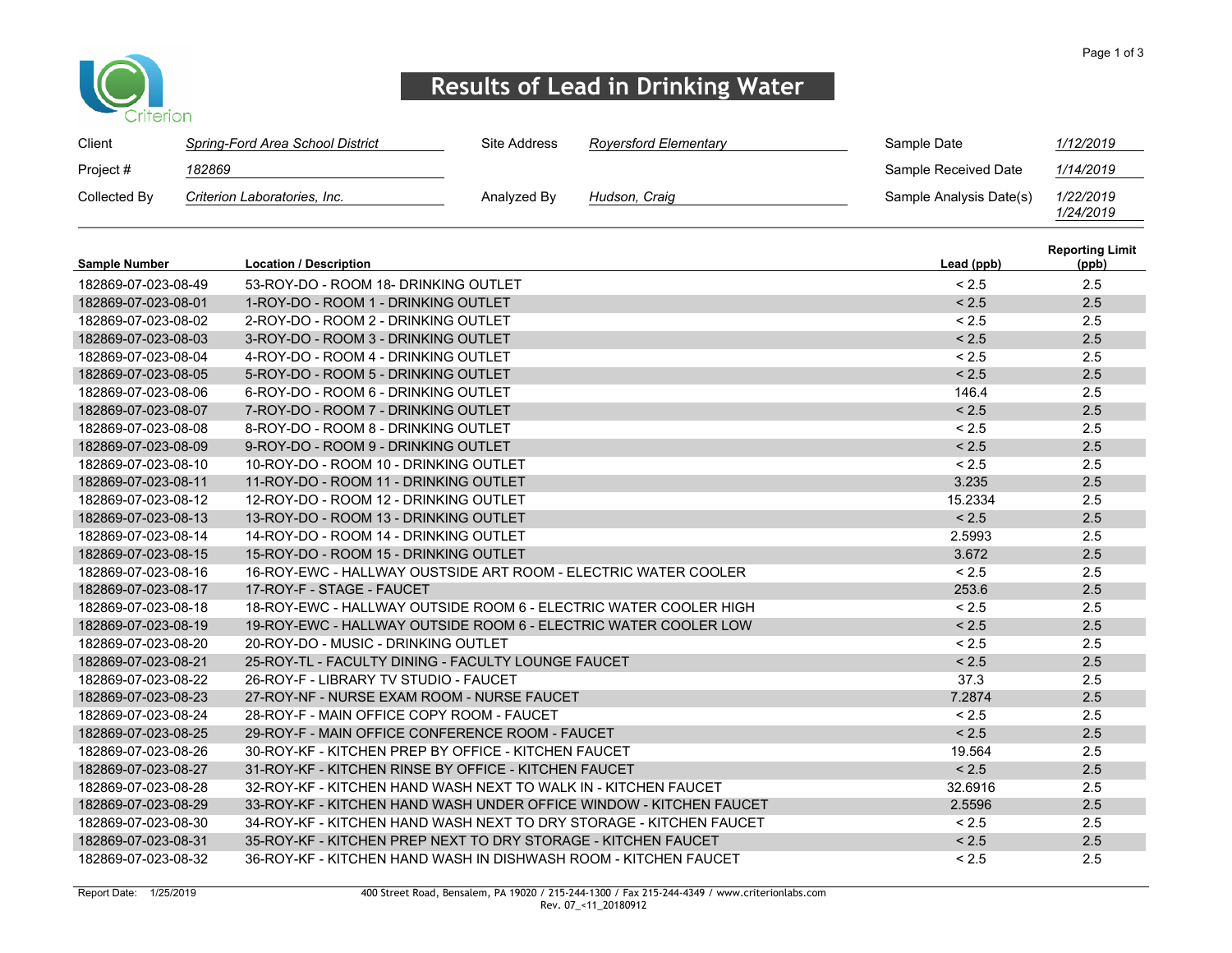

## Results of Lead in Drinking Water

| Client       | Spring-Ford Area School District | Site Address | Royersford Elementary | Sample Date             | 1/12/2019              |
|--------------|----------------------------------|--------------|-----------------------|-------------------------|------------------------|
| Project #    | 182869                           |              |                       | Sample Received Date    | 1/14/2019              |
| Collected By | Criterion Laboratories, Inc.     | Analyzed By  | Hudson, Craig         | Sample Analysis Date(s) | 1/22/2019<br>1/24/2019 |

|                      |                                                          |            | <b>Reporting Limit</b> |
|----------------------|----------------------------------------------------------|------------|------------------------|
| <b>Sample Number</b> | <b>Location / Description</b>                            | Lead (ppb) | (ppb)                  |
| 182869-07-023-08-33  | 37-ROY-DO - LG1 - DRINKING OUTLET                        | 16.7233    | 2.5                    |
| 182869-07-023-08-34  | 38-ROY-EWC - HALLWAY OUTSIDE LAB - ELECTRIC WATER COOLER | 49.094     | 2.5                    |
| 182869-07-023-08-35  | 39-ROY-DO - ROOM 21 - DRINKING OUTLET                    | < 2.5      | 2.5                    |
| 182869-07-023-08-36  | 40-ROY-DO - ROOM 22 - DRINKING OUTLET                    | 9.115      | 2.5                    |
| 182869-07-023-08-37  | 41-ROY-DO - ROOM 23 - DRINKING OUTLET                    | 10.9426    | 2.5                    |
| 182869-07-023-08-38  | 42-ROY-DO - ROOM 24 - DRINKING OUTLET                    | < 2.5      | 2.5                    |
| 182869-07-023-08-39  | 43-ROY-DO - ROOM 25 - DRINKING OUTLET                    | < 2.5      | 2.5                    |
| 182869-07-023-08-40  | 44-ROY-CF - SG1 A - CLASSROOM FAUCET                     | 7.4197     | 2.5                    |
| 182869-07-023-08-41  | 45-ROY-CF - SG1 B - CLASSROOM FAUCET                     | < 2.5      | 2.5                    |
| 182869-07-023-08-42  | 46-ROY-DO - ROOM 26 - DRINKING OUTLET                    | < 2.5      | 2.5                    |
| 182869-07-023-08-43  | 47-ROY-DO - ROOM 27 - DRINKING OUTLET                    | < 2.5      | 2.5                    |
| 182869-07-023-08-44  | 48-ROY-DO - ROOM 28 - DRINKING OUTLET                    | 6.04       | 2.5                    |
| 182869-07-023-08-45  | 49-ROY-DO - ROOM 29 - DRINKING OUTLET                    | 3.445      | 2.5                    |
| 182869-07-023-08-46  | 50-ROY-DO - IPC - DRINKING OUTLET                        | < 2.5      | 2.5                    |
| 182869-07-023-08-47  | 51-ROY-DO - SPEECH ROOM 1ST FLOOR - DRINKING OUTLET      | < 2.5      | 2.5                    |
| 182869-07-023-08-48  | 52-ROY-EWC - CAFETERIA - ELECTRIC WATER COOLER           | < 2.5      | 2.5                    |

Sample Count 49

 $g$ -cult

James A. Weltz, CIH, Technical Director

EPA Action Limit is 15.0 ppb (parts per billion). Criterion Laboratories, Inc. bears no responsibility for sample collection activities of non-Criterion personnel. This report relates only to the samples reported above, and when reproduced, must be in its entirety. QC data associated with this sample set is within acceptable limits. Samples were received in good condition, unless otherwise noted.

Note: If your project number ends with an "R", it is a revised report and replaces the original document in full. Samples are analyzed by Criterion Laboratories, Inc. using EPA Method 200.9: Lead by Graphite Furnace Atomic Absorption (GFAA) and CLI Method 417.

Criterion Laboratories, Inc. (ID 100424) is accredited by the AIHA Laboratory Accreditation Programs (AIHA-LAP), LLC in the IHLAP; EMLAP and ELLAP accreditation programs for Polarized Light Microscopy (PLM), Phase Contrast Microscopy (PCM); Air-Direct Examination; and Airborne Dust, Paint, Settled Dust by Wipe and Soil for Fields of Testing as documented by the Scope of Accreditation Certificate and associated Scope. Additionally, Criterion Laboratories, Inc. is certified by the Center for Disease Control (CDC) Environmental Legionella Isolation Techniques Evaluation (ELITE) Program for the determination of Legionella in water by culture and holds accreditation from the National Voluntary Laboratory Accreditation Program (NVLAP ID 102046-0) for the determination of asbestos in bulk samples by Polarized Light Microscopy (PLM). This test report must not be used to claim product endorsement by NVLAP, NIST, AIHA or any agency of the US Government. Unless specifically listed as above, these test results are not covered under AIHA-LAP, LLC, 100424 accreditation.

THIS IS THE LAST PAGE OF THE REPORT